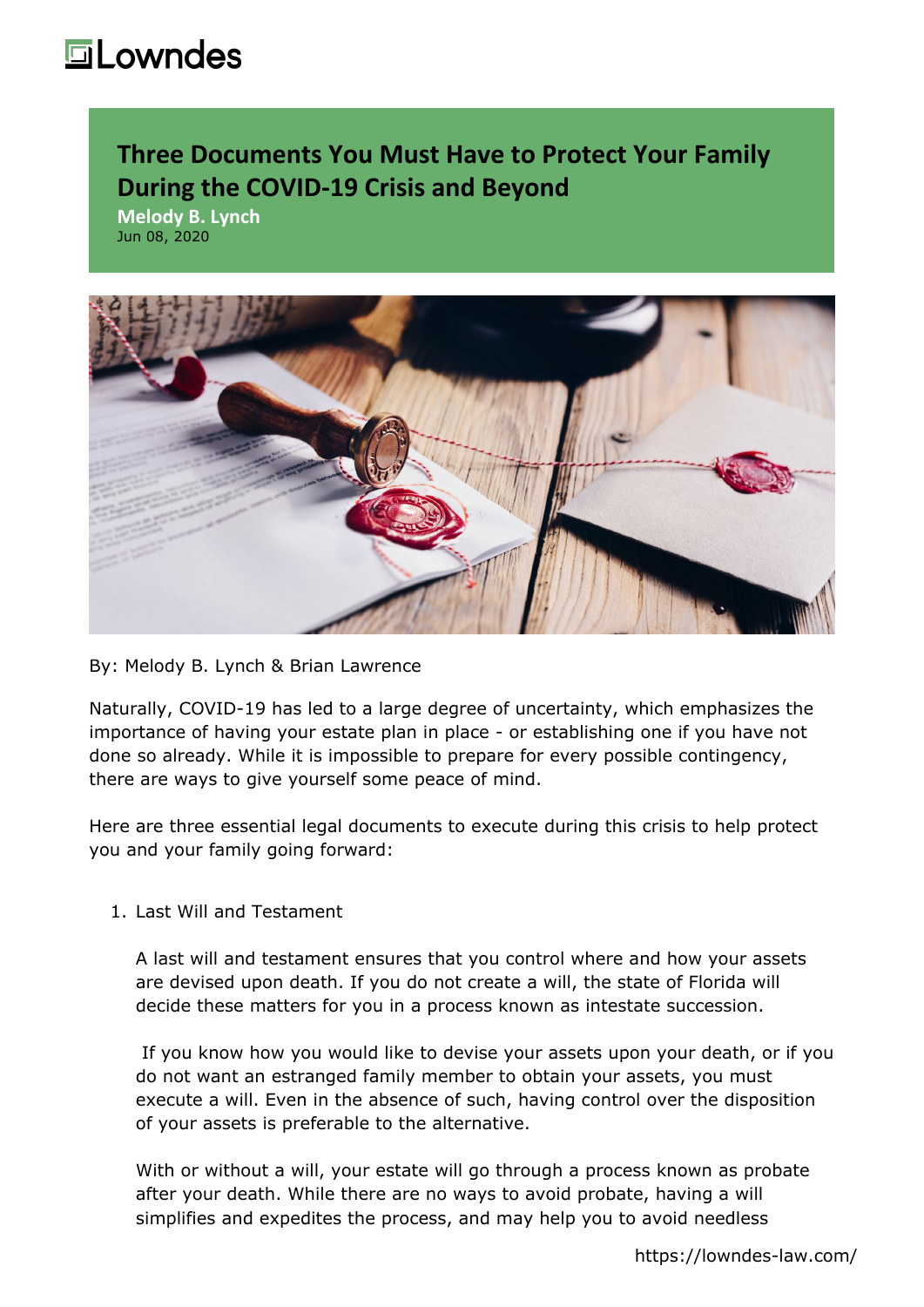

litigation.

2. Durable Power of Attorney (DPOA)

A will comes into play after your death. But what happens if you become ill with COVID-19 or another serious ailment and lack the capacity to make decisions concerning your health or property during your life - or to even pay your bills?

On one hand, in a guardianship proceeding, a court could appoint a guardian to make medical decisions and decisions about your personal or real property for you. Even so, guardianship proceedings can be avoided by executing a DPOA.

While guardianship can be desirable in some situations, it is not the best course of action in every instance. As with a will, undesirable outcomes can be can be avoided by smart advanced planning. Having a DPOA allows you to choose who will manage your affairs in the event that you cannot do so. You can limit those powers to ensure that your wishes are met.

3. Healthcare Directive/Living Will

Similarly, you can account for certain contingencies in advance by preparing a healthcare directive or living will. If you contract COVID-19 or another serious illness, do you want to be on a ventilator? Would you want to be kept alive for a prolonged period of time? Rather than leaving these decisions in the hands of others, you can make them for yourself at the outset.

Healthcare directives and living wills are critical to have in place before you need them. Once you are rushed to the emergency room, it is too late. You also do not want to put the burden on your family members to guess or speculate as to what you would have wanted in these difficult situations. Make your wishes known early so that they can followed in times of need.

Other estate planning vehicles - like trusts - can be very helpful but are not mandatory. Trusts have desired benefits for those who wish to avoid probate and want to get their assets into the hands of their heirs sooner.

Even after execution, estate planning documents should be updated over time to address changes in the law and in your personal circumstances (divorces, deaths or family dynamics). Often, clients believe they have the necessary documents but do not understand their contents.Or, clients´ estate plans are outdated and no longer compliant with Florida law. Some clients moved to Florida from another state and expect that those documents are sufficient under Florida law. In many cases, they are not sufficient and need to be updated. We can review your existing documents to make sure that they accomplish your goals and comply with Florida law.

Far too often, families do not plan in advance and do not have these critical documents in place. Litigating over these issues is far more expensive and timeconsuming than handling them on the front end. We would be glad to discuss your